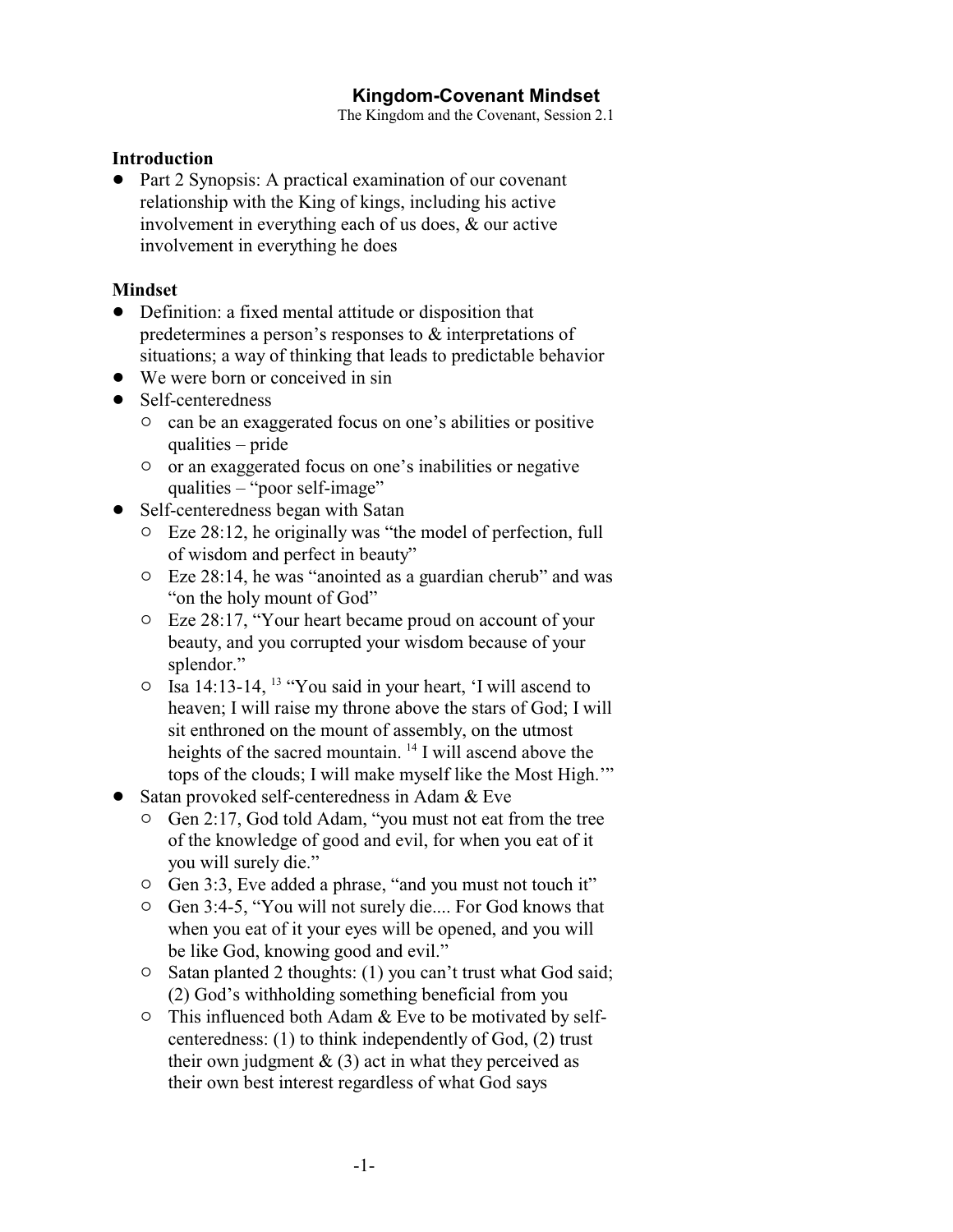- Self-centeredness was the root of all sin  $&$  it still is today
	- $\circ$  If you examine any sin, ultimately you'll find it's motivated by self-centeredness
	- $\circ$  The person who sins believes the sinful act will benefit him, make him feel better about himself, or accomplish something he wants
- So what is the appropriate mindset?
- Php 2:5-8
	- <sup>5</sup> Your attitude should be the same as that of Christ Jesus:
	- <sup>6</sup> Who, being in very nature God, did not consider equality with God something to be grasped,  $\frac{7}{1}$  but made himself nothing, taking the very nature of a servant, being made in human likeness.
	- <sup>8</sup> And being found in appearance as a man, he humbled himself and became obedient to death – even death on a cross!
	- " v 5, "attitude" (Gk, v, *phroneo*): (1) to think a certain way; (2) to have a certain attitude or perspective
	- $\circ$  What does verse 6 reveal about Jesus' mindset?
		- "something to be grasped" (Gk, n, *harpagmos*): something held by force or even violence
	- $\circ$  What did Jesus' mindset motivate him to do, according to verse 7?
		- "made [himself] nothing" (Gk, v, *kenoo*): to empty, divest, nullify
		- Son of God became a human, Jesus, knowing he'd have to humble himself further by willingly dying on a cross
- What do we have to do to develop the same attitude?
- Mt 4:17, "Repent, for the kingdom of heaven is near."
	- " "repent" (Gk, v, *metanoeo*)
- $\bullet$  Our thinking originally was still is to some degree compatible with the world system, which is Satan's kingdom and governed by sin
- What new way of thinking should we adopt?
- Whose responsibility is it to reprogram our thinking?
- ! How can we reprogram our thinking to conform to God's kingdom?
- What effect should repentance or reprogramming have on our inherently self-centered thinking?
- ! What should we do when we have a self-centered thought?